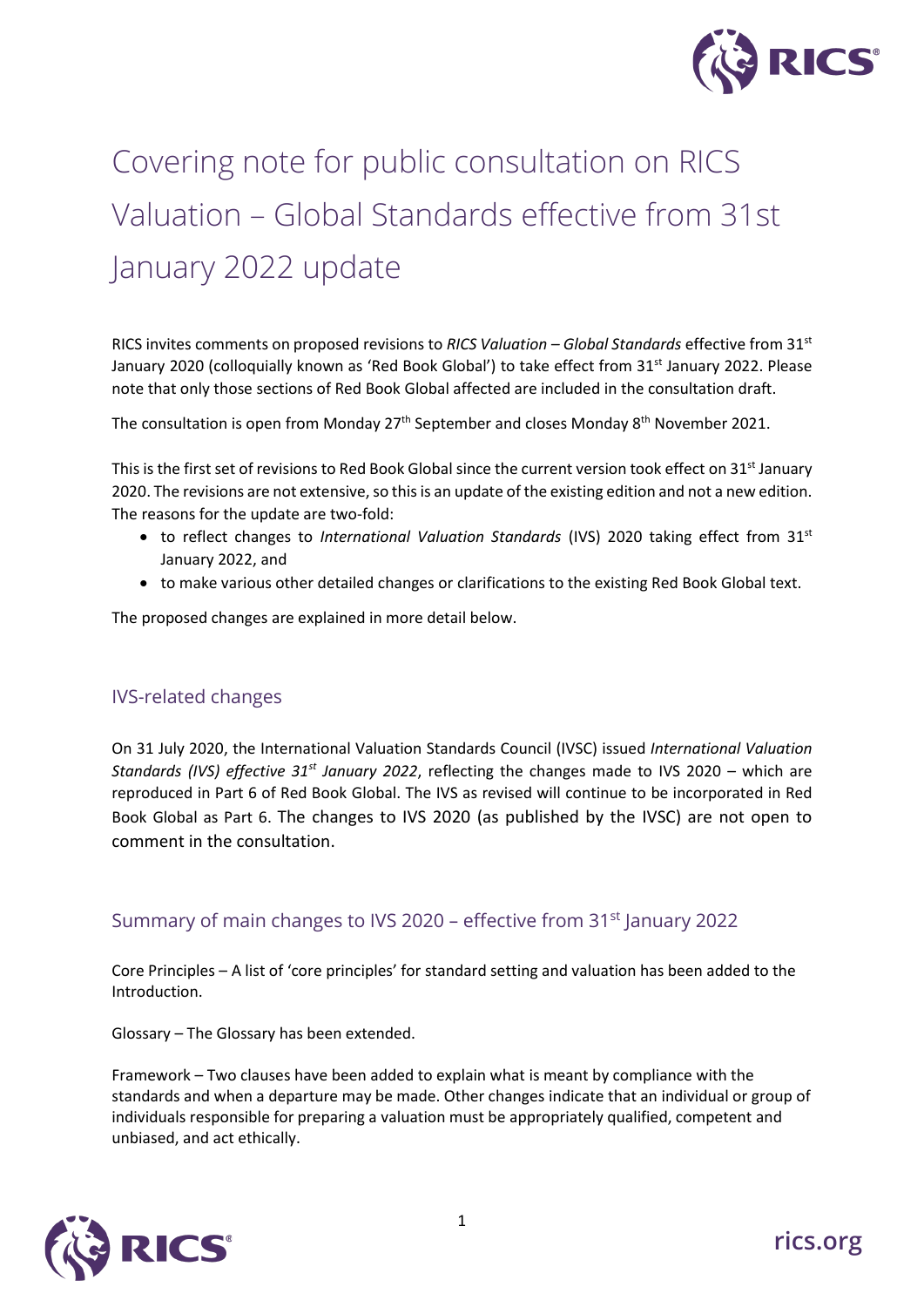

IVS 101 Scope of Work – Valuers preparing valuations for their own employers are now referred to as 'employed valuers'. Valuers preparing valuations for a third-party client are called 'engaged valuers'.

IVS 104 Bases of Value - A section on 'allocation of value' has been added.

IVS 105 Valuation Approaches and Methods – wording has been reinstated to clarify that market, income and cost approaches are not exclusive and may be used in any combination.

IVS 200 Businesses and Business Interests – the Introduction has been amended to better describe the scope of the standard.

IVS 230 Inventory – This is a new standard and addresses the valuation of goods that will be used in future production, work in progress and goods awaiting sale. It excludes real estate and buildings under construction.

IVS 400 Real Property Interests – the Introduction has been amended to provide additional clarification of what this standard covers, including the valuation of agricultural land and unregistered land.

## RICS-initiated changes

In addition, some RICS-initiated changes are proposed as follows:

Glossary:

o More details are provided on environmental, social and governance (ESG) and sustainability/resilience.

Part 3:

- o **PS 1 Section 4 paragraph 6**: The text has been expanded to clarify that departures from the IVS to comply with legislative and regulatory requirements that conflict with the standards are allowed.
- o **PS 1 section 5**: Further guidance is provided on the use of 'exceptions'. In particular, if a valuer's role changes during the valuation process where the valuer is relying on the 'exception' provision, it is imperative that their actions are transparent, the application of Red Book Global at any given point in time is fully documented and the client is made aware of any change to the valuer's role or undertaking.
- o **PS 1 section 6 paragraph 5**: Reference is made to Section 60 of the IVS Framework, where the circumstances in which a valuer can make a departure from the IVS are set out.
- o **PS 2 section 2 paragraph 1**: This includes a reminder that members and firms must ensure services are provided by competent individuals who have the necessary expertise.

Part 4:

o **VPS 2** References are made to ESG in addition to sustainability, with a change in tone to reflect that this is a current issue rather than an anticipated change.